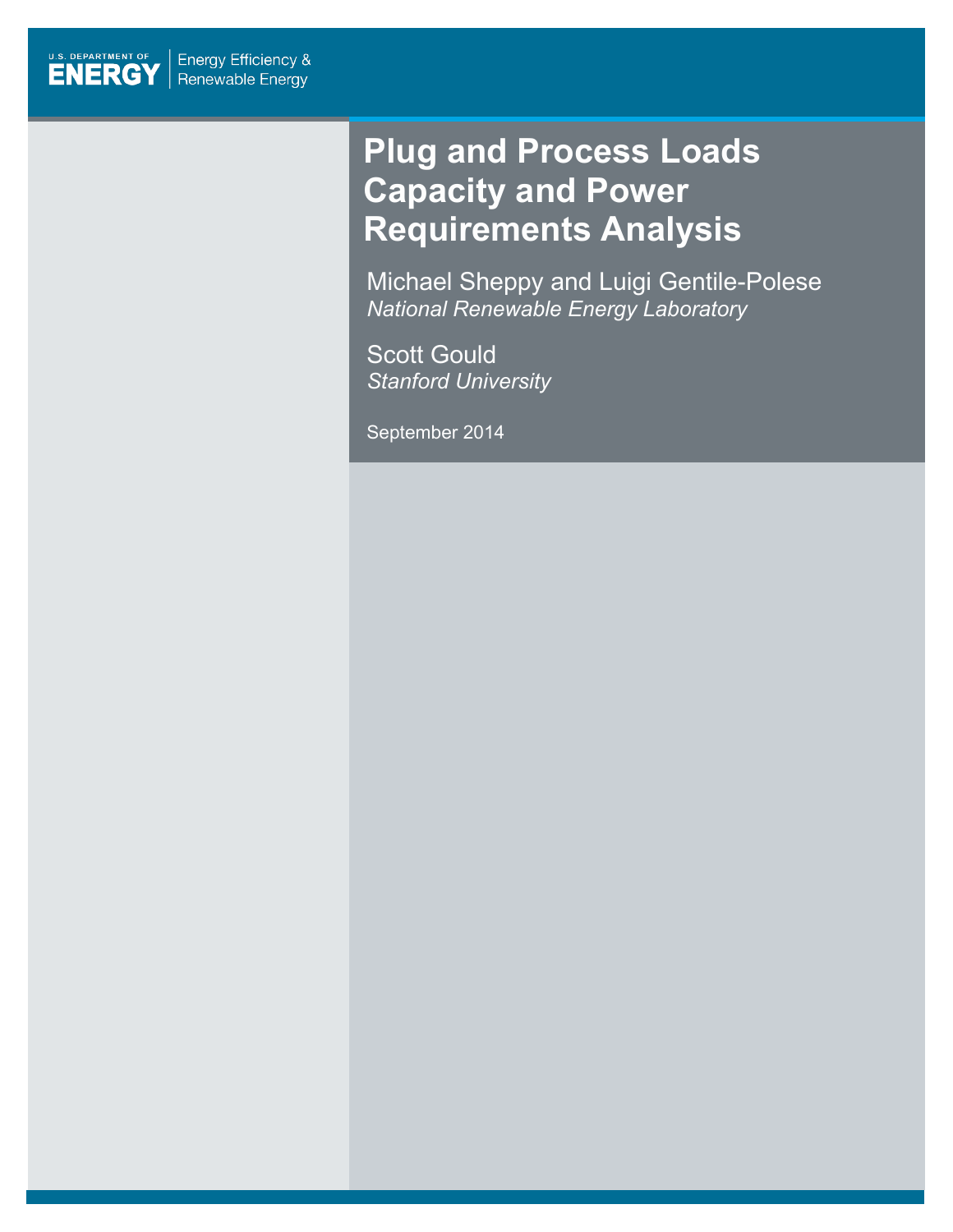#### **NOTICE**

This report was prepared as an account of work sponsored by an agency of the United States government. Neither the United States government nor any agency thereof, nor any of their employees, subcontractors, or affiliated partners makes any warranty, express or implied, or assumes any legal liability or responsibility for the accuracy, completeness, or usefulness of any information, apparatus, product, or process disclosed, or represents that its use would not infringe privately owned rights. Reference herein to any specific commercial product, process, or service by trade name, trademark, manufacturer, or otherwise does not necessarily constitute or imply its endorsement, recommendation, or favoring by the United States government or any agency thereof. The views and opinions of authors expressed herein do not necessarily state or reflect those of the United States government or any agency thereof.

Available electronically at<http://www.osti.gov/scitech>

Available for a processing fee to U.S. Department of Energy and its contractors, in paper, from: U.S. Department of Energy Office of Scientific and Technical Information P.O. Box 62 Oak Ridge, TN 37831-0062 phone: 865.576.8401 fax: 865.576.5728 email:<mailto:reports@adonis.osti.gov>

> Available for sale to the public, in paper, from: U.S. Department of Commerce National Technical Information Service 5285 Port Royal Road Springfield, VA 22161 phone: 800.553.6847 fax: 703.605.6900 email: [orders@ntis.fedworld.gov](mailto:orders@ntis.fedworld.gov) online ordering:<http://www.ntis.gov/ordering.htm>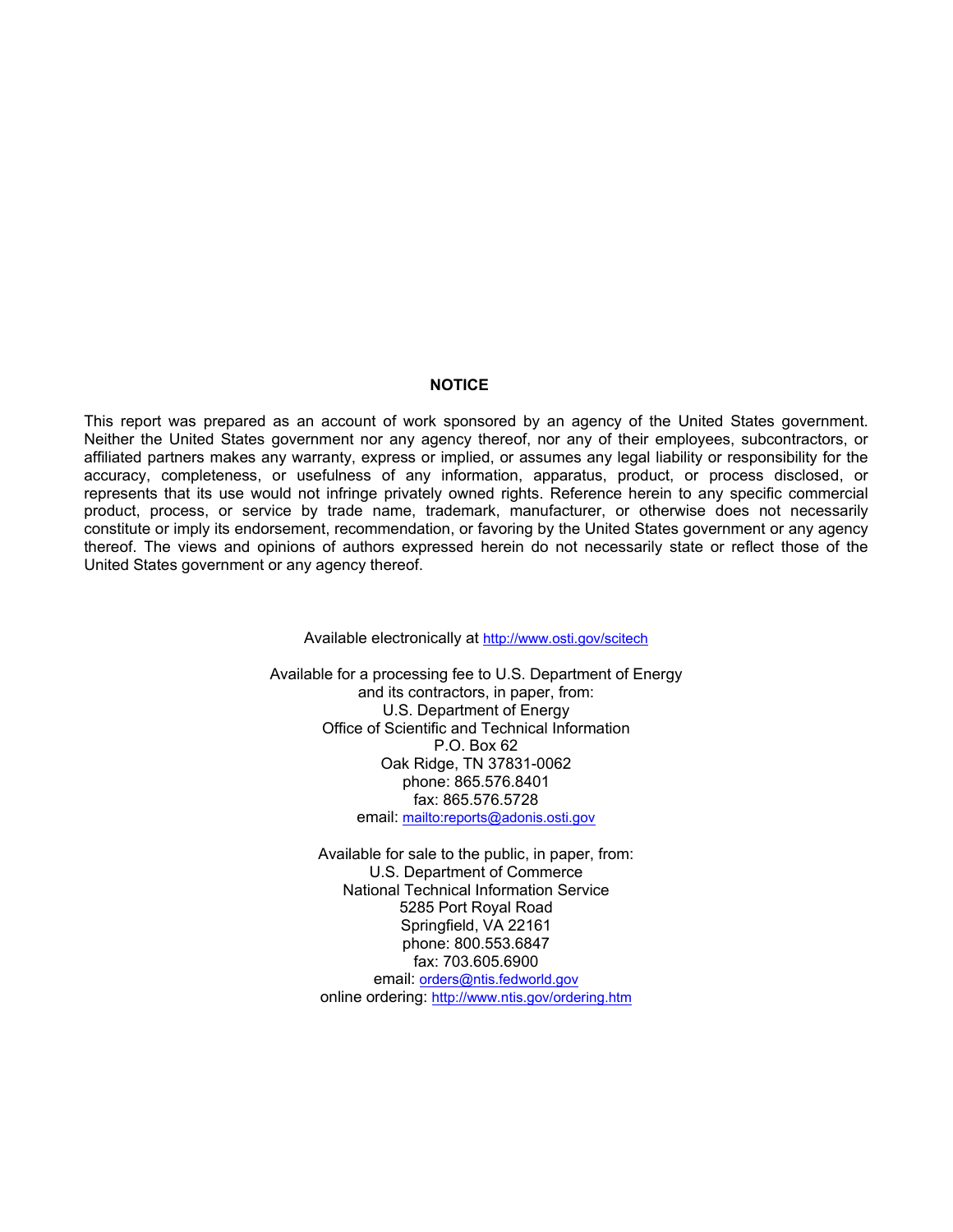### <span id="page-2-2"></span>**Acknowledgments**

The authors would like to thank the U.S. Department of Energy Building Technologies Office for its support. This report was prepared by the National Renewable Energy Laboratory Center for Electricity, Resources, and Building Systems Integration under Task Numbers BEC8.1118 and BE4C.6201.

<span id="page-2-0"></span>The authors would also like to thank  $Hines<sup>1</sup>$  $Hines<sup>1</sup>$  $Hines<sup>1</sup>$ , the U.S. General Services Administration<sup>1</sup>, Stanford University<sup>1</sup>, and SmarteBuilding for contributing measured plug and process load data from their buildings. We also acknowledge the input of Feitau Kung during project planning, and we thank Michael Deru, Ron Judkoff, Paul Holliday, and Stefanie Woodward for reviewing this report. Thanks to Alfred Hicks and Marjorie Schott for creating the graphics in this report.

 $\ddot{\phantom{a}}$ 

<span id="page-2-1"></span><sup>&</sup>lt;sup>1</sup> Member of the Better Buildings Alliance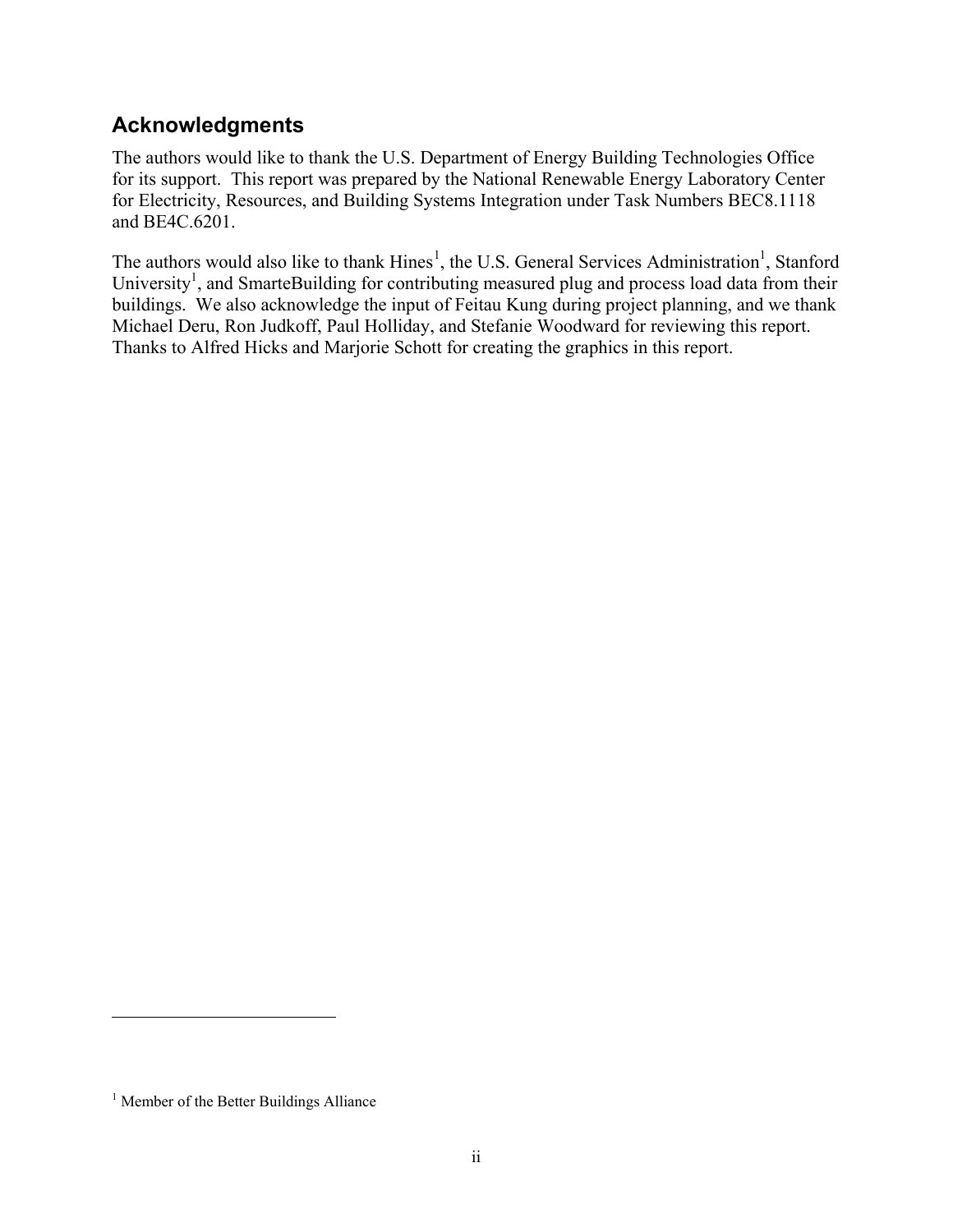### <span id="page-3-0"></span>**Executive Summary**

This report addresses gaps in actionable knowledge that would help reduce the plug load capacities designed into buildings. Prospective building occupants and real estate brokers lack accurate references for plug and process load (PPL) capacity requirements, so they often request  $5-10$  W/ft<sup>2</sup> in their lease agreements. Limited initial data, however, suggest that actual PPL densities in leased buildings are substantially lower. Overestimating PPL capacity leads designers to oversize electrical infrastructure and cooling systems. Better guidance will enable improved sizing and design of these systems, decrease upfront capital costs, and allow systems to operate more energy efficiently. The main focus of this report is to provide industry with reliable, objective third-party guidance to address the information gap in typical PPL densities for commercial building tenants. This could drive changes in negotiations about PPL energy demands.

Based on discussions and feedback received from Better Building Alliance collaborators and industry partners on the scope and focus of the project, the primary target building type for this report is office buildings, which included about  $824,000$  buildings (12 billion  $ft^2$ ) in 2003 (CBECS 2003, Table A2). A secondary target is higher education buildings. Buildings were selected based on whether they had spaces that reflect typical office setups and equipment. The findings in this report can be extrapolated for other facilities.

This report includes PPL data from the 14 office buildings and seven higher education buildings that were monitored in this study. Analysis of the measured data show that actual PPL densities are significantly lower (by a factor of 5 to 10) than what is typically requested, negotiated, or required in leases. On average, the peak PPL energy use intensities for offices (without laboratories or data centers) is 0.50 W/ft<sup>2</sup>, and 0.64 W/ft<sup>2</sup> for higher education buildings; the peak PPL energy use intensity for offices with data centers is  $0.88 \text{ W/ft}^2$ . On average, the average PPL energy use intensity for offices (without laboratories or data centers) is around 0.28  $W/\text{ft}^2$ , and 0.27 W/ $\text{ft}^2$  for higher education buildings. Offices with data centers or laboratories do exhibit higher average PPL energy use intensities.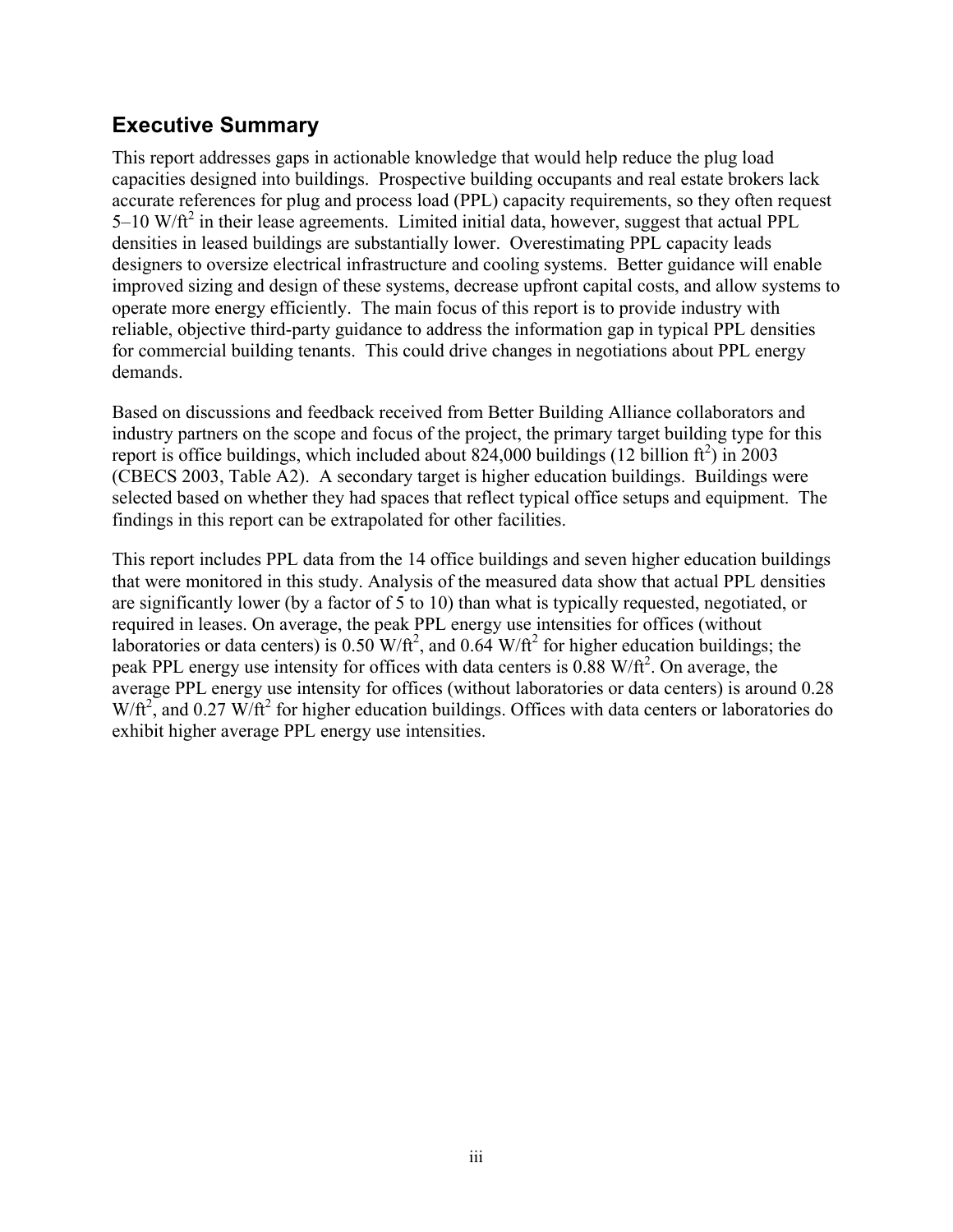## <span id="page-4-0"></span>**Nomenclature**

| <b>DOD</b>  | U.S. Department of Defense                 |
|-------------|--------------------------------------------|
| <b>GSA</b>  | U.S. General Services Administration       |
| <b>HVAC</b> | Heating, ventilation, and air conditioning |
| <b>NREL</b> | National Renewable Energy Laboratory       |
| <b>NZE</b>  | Net Zero Energy                            |
| <b>PPL</b>  | Plug and process load                      |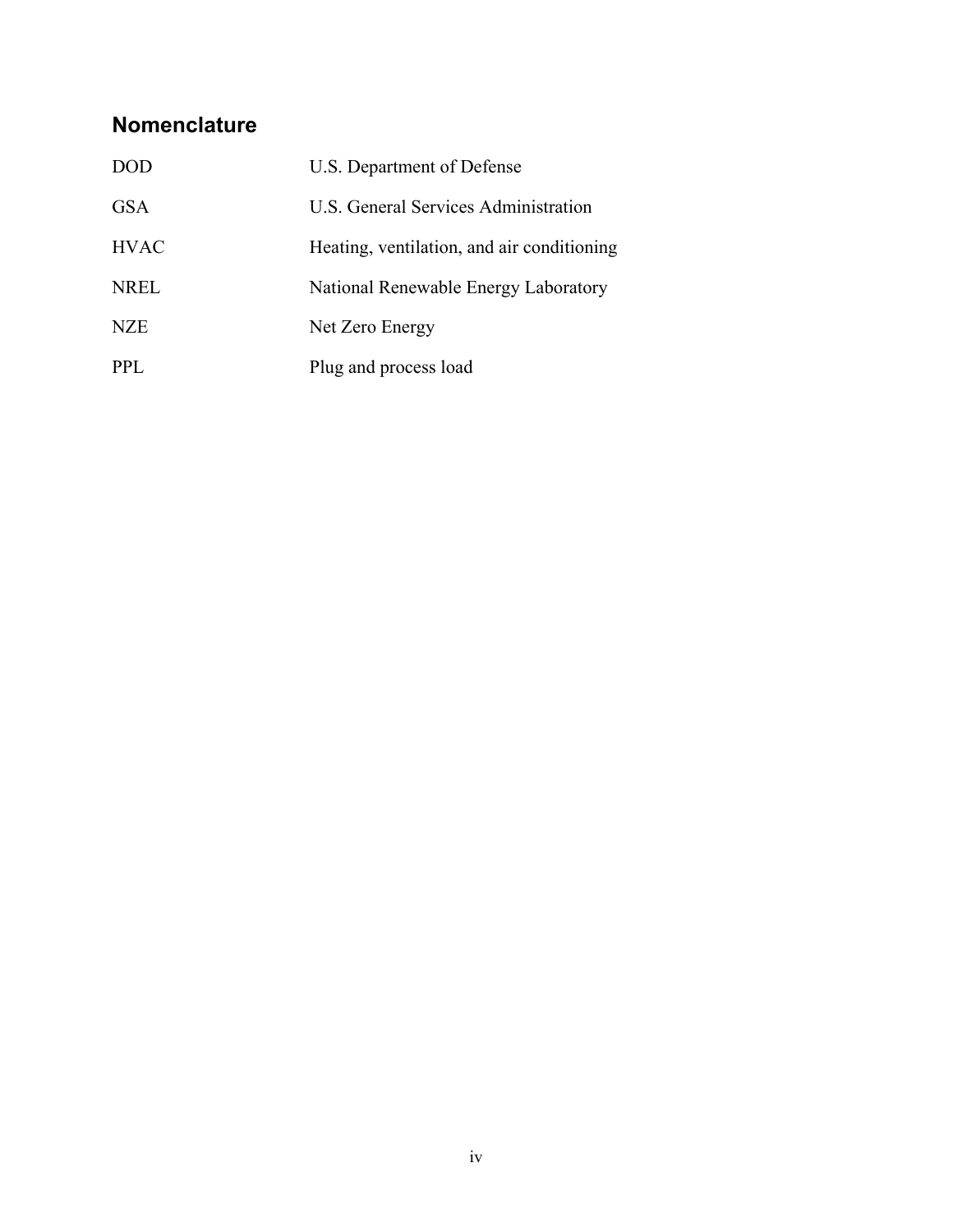## **Contents**

| 1.0                                                                                 |
|-------------------------------------------------------------------------------------|
| 1.1                                                                                 |
| 1.2                                                                                 |
|                                                                                     |
| 1.2.2 Case Study: U.S. Environmental Protection Agency Region 8 Headquarters  3     |
| 1.3                                                                                 |
| 2.0                                                                                 |
| 2.1                                                                                 |
| 2.2                                                                                 |
| 2.3                                                                                 |
|                                                                                     |
| 2.3.2 U.S. General Services Administration-Occupied/Hines-Managed Office Building 8 |
| 2.4                                                                                 |
| 3.0                                                                                 |
| 4.0                                                                                 |
|                                                                                     |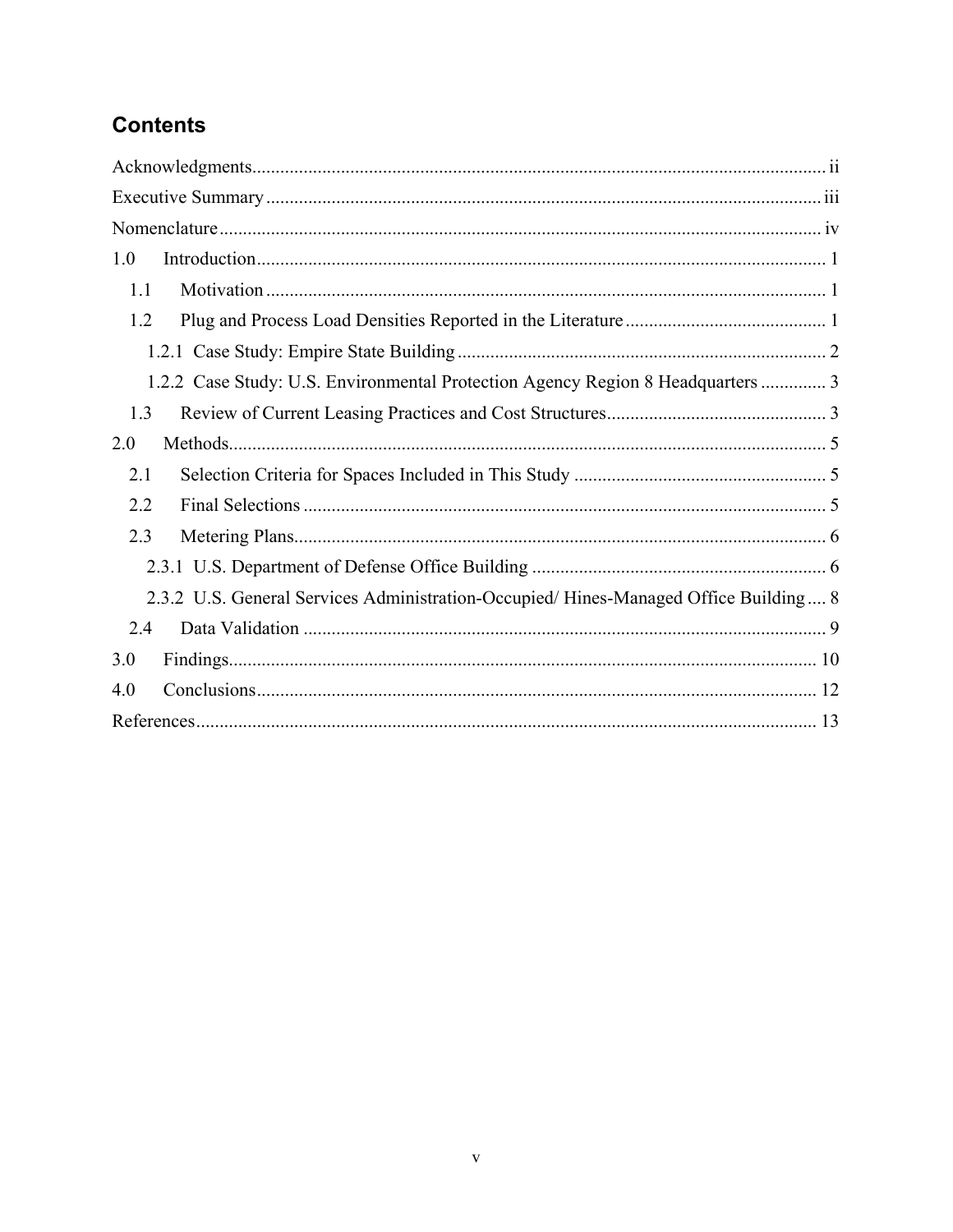### <span id="page-6-0"></span>**1.0 Introduction**

### <span id="page-6-1"></span>**1.1 Motivation**

PPL power requirements are frequently overestimated because designers often use estimates based on "nameplate" data, or design assumptions are high because information is not available. This generally results in oversized heating, ventilation, and air-conditioning (HVAC) systems; increased initial construction costs; and increased energy use caused by inefficiencies at low, part-load operation (see [Figure 1–](#page-6-3)1). A case study by Thomas and Moller (2007) found that rightsizing of chillers in two buildings reduced whole-building energy use by 3%–4%. If an integrated design approach could enable 3% whole-building energy savings in all U.S. office buildings stock, it could save 34 TBtu of site energy per year.



**Figure 1–1 Systems that are affected by plug and process load densities specified in lease agreements (Photo credit: Alfred Hicks/NREL)**

### <span id="page-6-3"></span><span id="page-6-2"></span>**1.2 Plug and Process Load Densities Reported in the Literature**

Studies of PPL densities in commercial buildings suggest that needs are lower than those currently specified in most leasing language. Brokers often suggest PPL density needs of up to  $16 \text{ W/f}^2$  as part of the lease structure (CBEA 2012). Evidence suggests that companies and institutions are specifying lower PPL capacities in their leases. For instance, in 2012, the U.S. General Services Administration (GSA) changed its standard lease requirements from a  $7 \text{ W}/\text{ft}^2$ minimum to a 4 W/ft<sup>2</sup> minimum for PPLs (Pentland 2011; GSA Public Buildings Service 2011; GSA 2013) as part of its government-wide efforts to create green, sustainable buildings. However, this is level is still too high. [Table 1–1](#page-7-1) summarizes the PPL densities reported in the literature. The reported PPL densities show significant variability.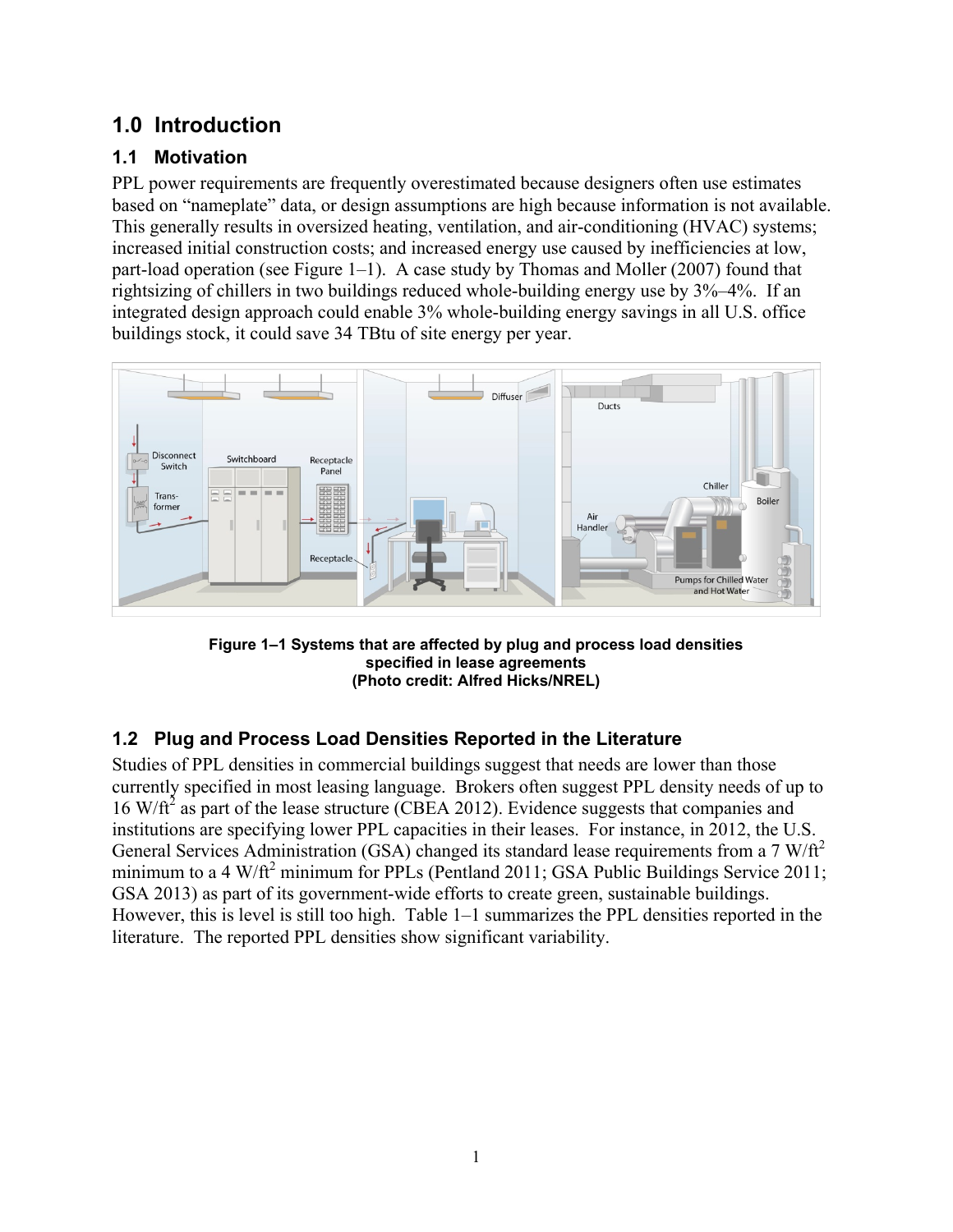<span id="page-7-1"></span>

| <b>Reference</b>                     | <b>Building Type</b> | PPL Power Density (W/ft <sup>2</sup> ) |
|--------------------------------------|----------------------|----------------------------------------|
| Wilkins and Hosni (2011)             | Office               | 0.25 to 2.0 (minimum capacity)         |
| <b>ASHRAE (2009)</b>                 | Office               | 1 (minimum capacity)                   |
| Srinivasan et al. (2011)             | K-12 education       | 0.33 to 1.06 (average density)         |
| Metzger et al. (2011)                | Office               | 0.9 (average density-cubicle only)     |
| <b>NRDC (2011)</b>                   | Office               | 7.5 (requested minimum capacity)       |
| (GSA (2011); Haun (2013); GSA (2013) | Office               | 4 (requested minimum capacity)         |

**Table 1-1 PPL Power Densities Reported in the Literature**

A plug load design factors study (Wilkins et al. 2011) indicates that, for office buildings, plug load peaks could realistically be lower than the traditional 1 W/ $\text{ft}^2$  presented by ASHRAE (2009), and up to 2 W/ $\text{ft}^2$  in the most extreme cases if very dense office equipment use and no diversity are assumed. A downward trend in plug load sizing has steadily evolved since the late 1980s, when loads were assessed from nameplate data and HVAC systems were sized for typical plug load densities of 3–5 W/ft<sup>2</sup>. At five GSA office buildings, Wilkins and McGaffin (1994) included individual loads and panel measurements and provided evidence of the discrepancy between density estimates from nameplate data and actual use. The analysis of PPL densities mentioned by Srinivasan et al. (2011) suggests that even 1 W/ft<sup>2</sup> is a high estimate. Because of advances in energy efficiency and requirements in electronic office equipment, realistic peak PPL densities can be  $0.25 \text{ W/ft}^2$  (Wilkins and Hosni 2011), or lower. Over time, however, a building tenant's level of commitment to energy efficiency can vary, so more conservative PPL load sizing estimates are often advised (ASHRAE 2009).

Uncertainties in PPL density assessment stem from guidelines in commercial building models and simulations, and from limited availability of benchmarks and case studies that confirm simulations. Srinivasan et al. (2011) stress the importance of benchmarking as an essential tool to inform and avoid arbitrary or incorrect inputs used in building energy analysis. The study compares results from PPL densities with four established assessment approaches: The National Renewable Energy Laboratory (NREL), COMNET, ASHRAE 90.1-1989, and California Title 24 for classrooms with and without computers. Results show that all four approaches over- or underestimate PPL densities over actual measured values. In particular, PPL densities of 1.06  $W/ft^2$  and 0.33 W/ft<sup>2</sup> were needed for classrooms with and without computers, respectively.

### <span id="page-7-0"></span>*1.2.1 Case Study: Empire State Building*

A 2011 case study on sustainability and energy efficiency retrofit for the Empire State Building in New York City (Empire State Building LLC 2013), and in particular for one of its tenants, Skanska (NRDC 2011), highlights lower PPL densities than current leasing energy allowance practices. Skanska U.S.A. relocated its New York headquarters to the 32nd floor of the Empire State Building, which it designed and retrofitted to Leadership in Energy and Environmental Design (LEED) for Commercial Interiors Platinum. The investments in energy efficiency were based on the 15-year lease period, and are expected to save around \$300,000 over that time. One outcome of the case study relates to tenant incentives. Lease terms can influence tenants to make energy-efficient choices. Conventional leases in New York City call for electrical capacity of 7.5  $\text{W}/\text{ft}^2$ , but Skanska's project team calculated that the office would need 2 W/ $\text{ft}^2$ . As the lease was negotiated, Skanska was cautious about adjusting its terms to such a low capacity, seeing no benefit (and potential risks) in doing so. Skanska's landlord helped address these concerns by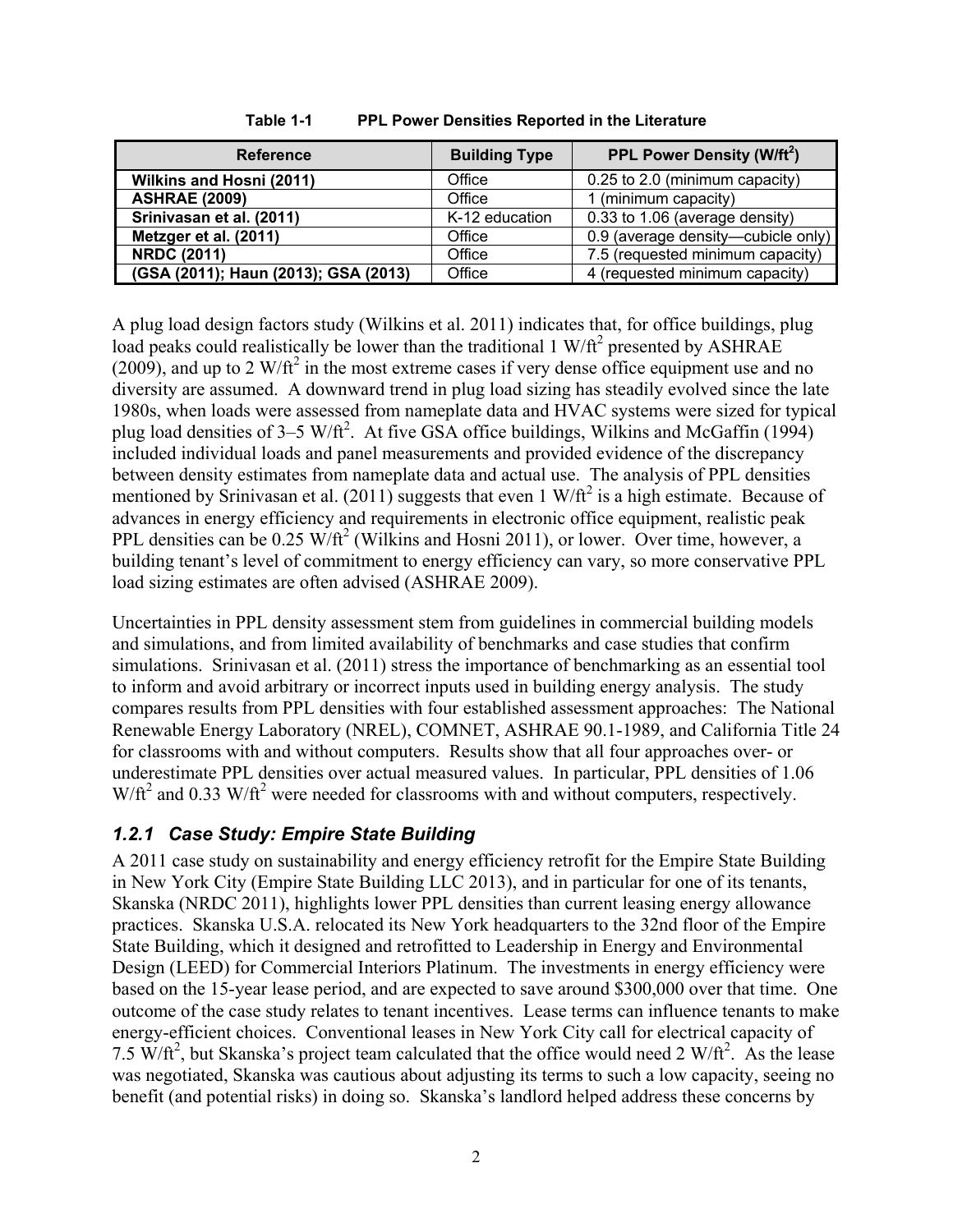deploying a new "use it or lose it" clause. Tenants are not prevented from using the full electrical capacity in their leases, but if they do not consume the electricity after a period of time, they must either pay to keep it in reserve or lose the right to excess Watts per square foot.

#### <span id="page-8-0"></span>*1.2.2 Case Study: U.S. Environmental Protection Agency Region 8 Headquarters*

A plug load behavioral change demonstration project (Metzger et al. 2011) for the U.S. Environmental Protection Agency's Region 8 Headquarters (which are sited in a LEED Goldcertified building in Denver, Colorado) included a benchmark study of PPL densities. Fully occupied in January 2007, the  $420,000$ -ft<sup>2</sup>, nine-story building houses approximately 775 employees. The building participated in a research study quantifying the effects of various mechanical and behavioral change approaches on PPL energy reduction. An inventory of plug load equipment for all participants was taken at the beginning and end of the study. A walkthrough of the pods was conducted in January and July of 2011, preceding and following the experimental phase. Equipment wattages were estimated, because interaction with the occupants was restricted, and diversity factors were applied based on ASHRAE recommendations (ASHRAE 2005). Diversity factors take into account that all pieces of equipment that are plugged into the outlets are not always in use at the same time, and provide a more accurate representation of actual operating loads. Average cubicle sizes were 80  $\text{ft}^2$  with an average total connected equipment load of 145 W without diversity and 71 W with diversity. Average cubicle equipment power densities were  $0.9 \text{ W/f}^2$  with diversity factors.

The scopes of these studies were limited. Early studies were based on equipment nameplate data only. More recent studies have either: (1) focused on an isolated building (limiting the broad applicability of the data); or (2) employed meters at the cubicle level only (missing many PPLs distributed throughout the building). This report aims to fill in the gaps that previous studies missed and thereby improve leasing practices.

### <span id="page-8-1"></span>**1.3 Review of Current Leasing Practices and Cost Structures**

During the 2012 Commercial Building Energy Alliances (now called the Better Buildings Alliances) Efficiency Forum industry members from the commercial real estate sector stated: "We are putting far more capacity in buildings and creating a lot less efficient systems than we could because brokers are telling tenants they need 12, 14, 16 watts per square foot. That becomes part of the lease structure…" (CBEA 2012). To further corroborate this statement and highlight this practice by brokers, this report provides evidence that shows  $W/ft^2$  requests for plug and process loads.

Clayton Ulrich (senior vice president of Engineering Services at Hines) noted that Hines' HVAC designers are fairly comfortable with their current assumptions of 2.5 W/ $\text{ft}^2$  for plug loads and 1  $W/\tilde{t}^2$  for lighting for sizing cooling systems. The combination is used as part of the basis for sizing cooling systems. Ulrich (2013) added that the sizing of a building's electrical infrastructure varies from market to market; tenants in different regions expect different Watts per square foot for plug loads from the distribution transformers;  $8 \text{ W/ft}^2$  is typically the default if Hines does not know the market. Furthermore, Tony Malkin and Duane Desiderio (Skanska) mentioned a retrofit project in which they achieved less than 2 W/ft<sup>2</sup> foot in their tenant buildout when the original request was for 7 W/ft<sup>2</sup>.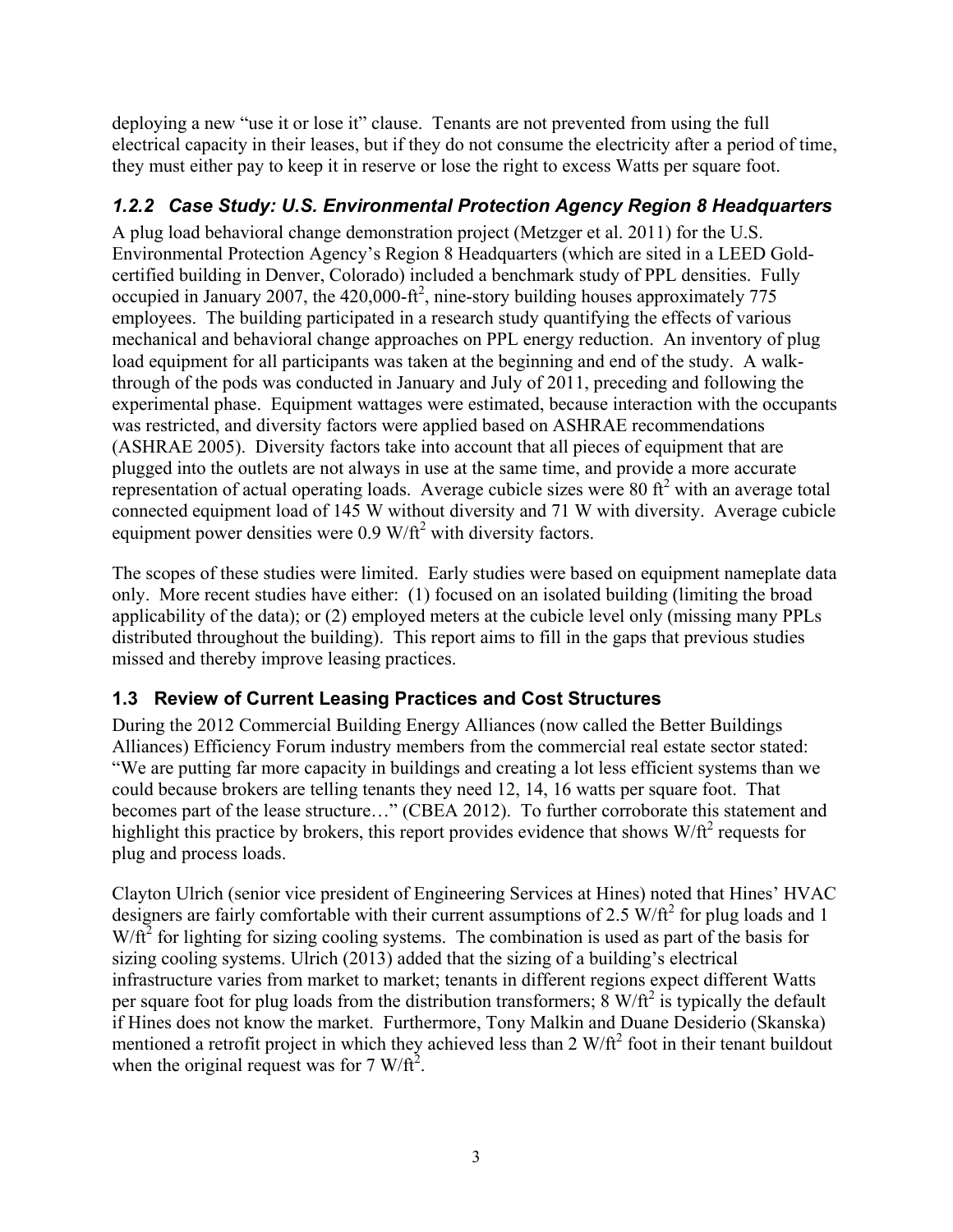Industry collaborators were interviewed to document cost structures for sizing electrical infrastructure and HVAC systems. During an interview with Rick Haun (GHT Limited Consulting Engineers) (Haun 2013), he was asked "Is the sizing of electrical infrastructure and HVAC systems based on W/ft<sup>2</sup> requested by tenants?" His response was that better equipment design maintains good part load efficiency and that there was a capital cost penalty for oversizing.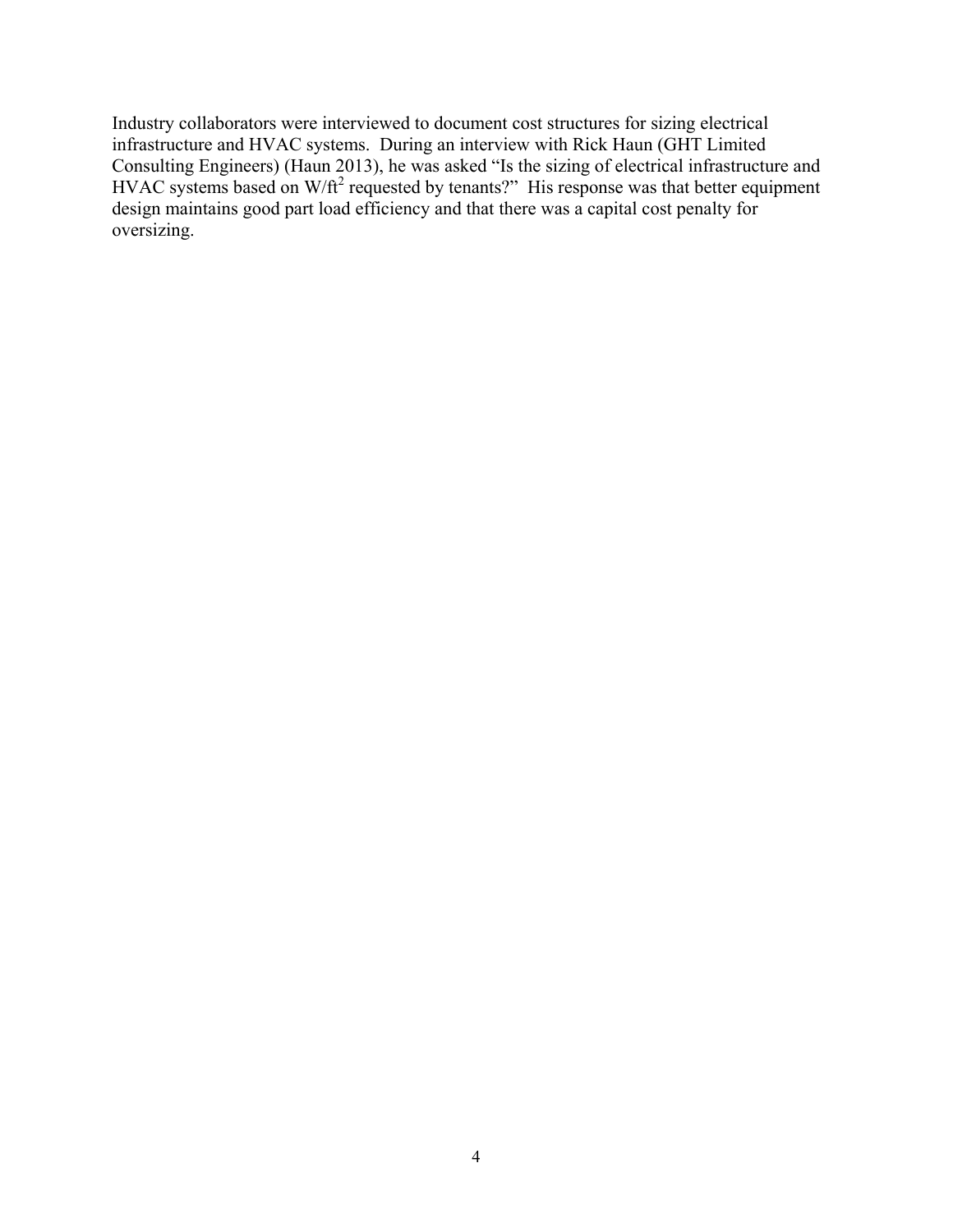### <span id="page-10-0"></span>**2.0 Methods**

In order to fill the gaps in knowledge about actual PPL power requirements in buildings, several buildings were monitored to determine the peak and average power demands. Although many sets of building data were available, only a few buildings had the requisite level of PPL disaggregation (through submetering) from other building loads. Section 2.1 outlines how spaces were selected for inclusion in this study.

#### <span id="page-10-1"></span>**2.1 Selection Criteria for Spaces Included in This Study**

The following criteria were used to make the final building selections:

- **Separate metering of PPL energy.** Strong candidates included those where "total" PPL energy was separately metered from other end uses (e.g., lighting and HVAC).
- **Separation by space use type.** Strong candidates had metering where any single measured value of total PPL energy was associated with just one major space type or business type (e.g., law enforcement space is metered separately from medical offices).
- **Space use type applicability to others.** Strong candidates included spaces that are of interest to a large audience. Different types of office space, for example, are a primary target because they apply to many users. In higher education, spaces of interest could include office, laboratory, and housing.
- **Knowledge of conditions on site.** Strong candidates were able to document the loads and space use types associated with their meters.
- **Resource requirements.** Stronger candidates were those with less need for on-site visits or those where on-site actions could be conducted by members.

### <span id="page-10-2"></span>**2.2 Final Selections**

Table 2–1 lists the data sources that were selected. Large office, small office, higher education (office and classroom), municipal office, and single- and multitenant office spaces are all represented.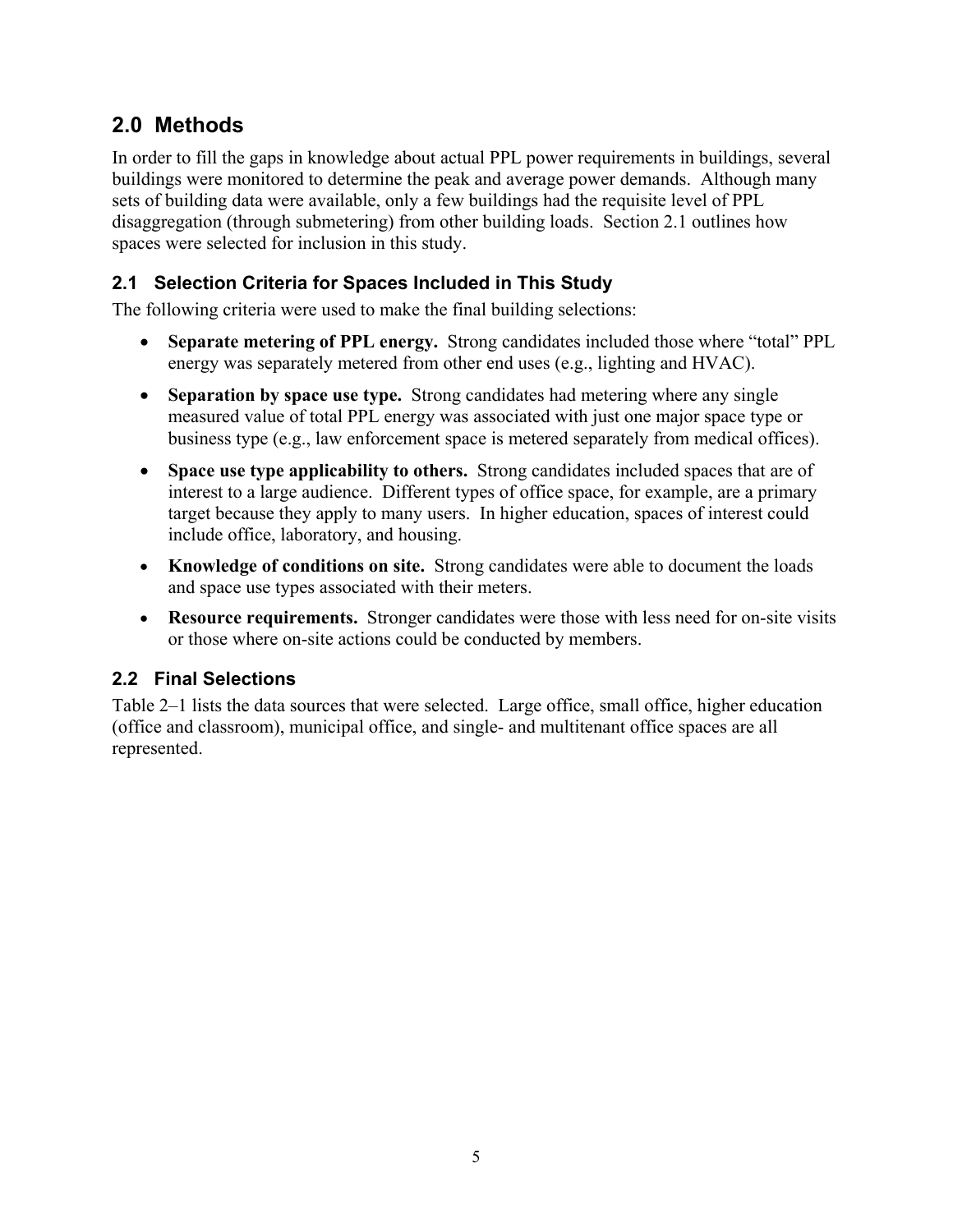|                                        | <b>Number</b>          | <b>Existing or</b>            |                                                                                                                                                                                                                                                                                                 |                                         |
|----------------------------------------|------------------------|-------------------------------|-------------------------------------------------------------------------------------------------------------------------------------------------------------------------------------------------------------------------------------------------------------------------------------------------|-----------------------------------------|
| <b>Data Source</b>                     | Οf<br><b>Buildings</b> | <b>New</b><br><b>Metering</b> | <b>Building Types Represented</b>                                                                                                                                                                                                                                                               | Level of Data Being<br><b>Monitored</b> |
| <b>NREL</b>                            | 2                      | Existing                      | Office – Single Government Tenant*<br>Office - Single Government Tenant w/<br>Data Center*                                                                                                                                                                                                      | Whole panel                             |
| U.S.<br>Department of<br>Defense (DOD) | 1                      | <b>New</b>                    | Office – Single Government Tenant                                                                                                                                                                                                                                                               | <b>Branch circuit</b><br>Receptacle     |
| <b>Stanford</b><br><b>University</b>   | 7                      | Existing                      | Higher Education – Classrooms, Meeting<br>Areas, and Faculty Offices                                                                                                                                                                                                                            | Whole panel                             |
| <b>SmarteBuilding</b>                  | 10                     | Existing                      | Office – Multi-Tenant w/ Data Center<br>Office – Multitenant<br>Office - Municipal<br>Office – Single Tenant w/ Warehouse<br>Office - Single Corporate Tenant w/ Data<br>Center<br>Office – Single Corporate Tenant w/<br><b>Kitchen</b><br>Office – Single Corporate Tenant w/<br>Laboratories | Branch circuit                          |
| <b>GSA/Hines</b>                       |                        | <b>New</b>                    | Office - Single Government Tenant                                                                                                                                                                                                                                                               | Branch circuit                          |

**Table 2-1 Finalized Data Sources**

\* Data from a commercial office building with net-zero energy goals.

#### <span id="page-11-0"></span>**2.3 Metering Plans**

Two buildings in which new metering was deployed are included in the finalized data sources listed above.

#### <span id="page-11-1"></span>*2.3.1 U.S. Department of Defense Office Building*

<span id="page-11-2"></span>This 18,818-ft<sup>2</sup> facility has approximately 90 occupants and contains a typical DOD office environment that is representative of the larger building stock. The typical office building is composed of several space types such as cubicles, offices, kitchens, print rooms, and conference rooms. [Table 2–2](#page-11-2) describes the total number of space types throughout the building.

| <b>Space Type</b>            | <b>Total</b> |
|------------------------------|--------------|
| <b>Libraries</b>             |              |
| <b>Cubicles</b>              | 57           |
| <b>Offices</b>               | 30           |
| <b>Kitchens</b>              |              |
| <b>Open Areas (Hallways)</b> | 12           |
| <b>Print Rooms</b>           |              |
| <b>Conference Rooms</b>      |              |
| <b>Mail Rooms</b>            |              |
| <b>Reception Areas</b>       |              |

**Table 2–2 Total Space Types Present in U.S. Navy Office Building**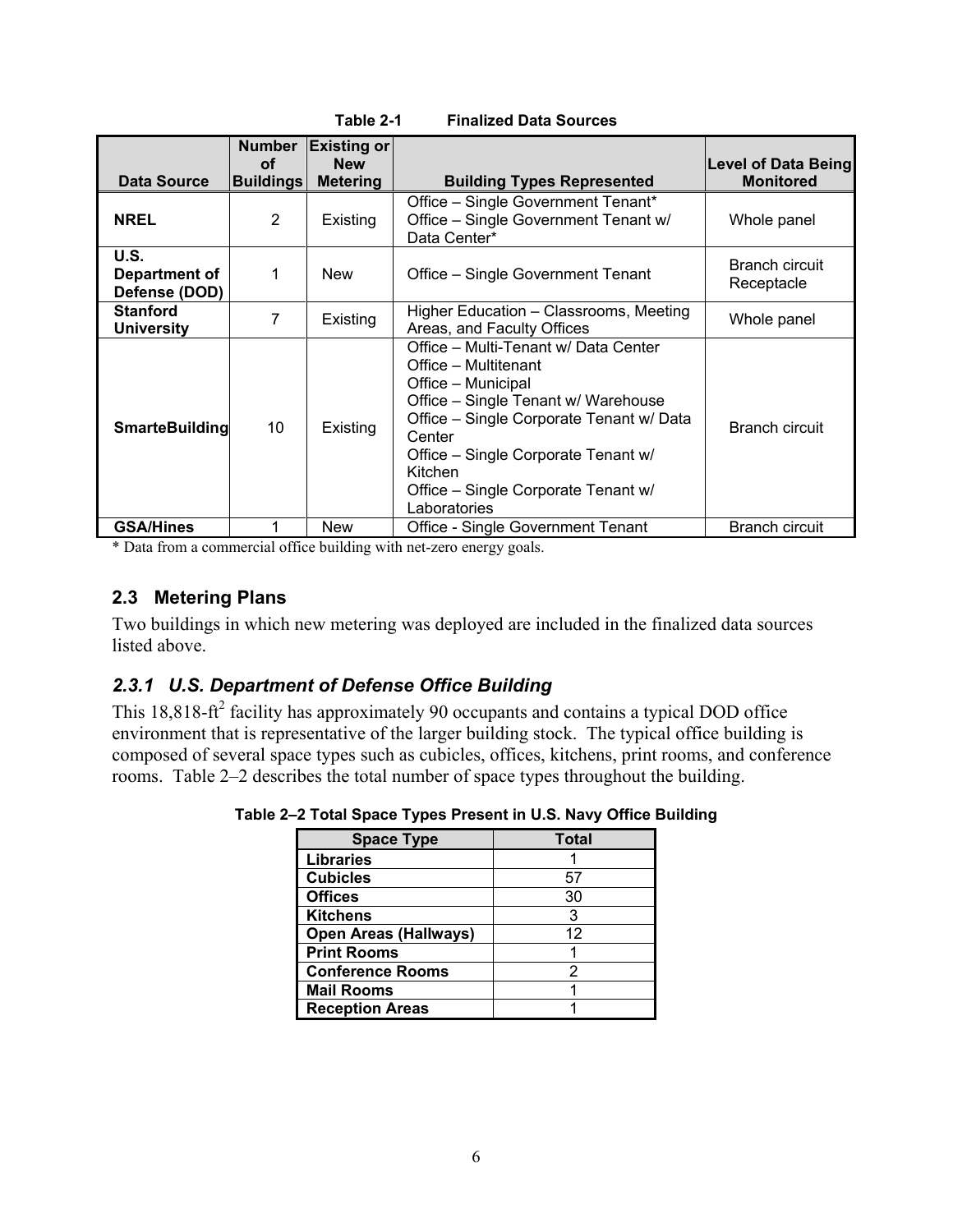Metering was deployed in this building to disaggregate PPLs from other building energy end uses. DOD traced all the PPL circuits in the building to confirm that the electrical panel schedules are accurate. One hundred eighty-four current transducers were installed in the building's electrical panels to submeter all PPL branch circuits. Additionally, 115 receptaclelevel meters were installed to capture more than 95% of individual equipment loads. Utility bills made it possible to determine the proportion of PPLs to whole-building energy consumption. Figure 2–1 illustrates the metering installed in this building.



**Figure 2–1 Metering that was installed in a DOD office building (Photo credit: Marjorie Schott, NREL)**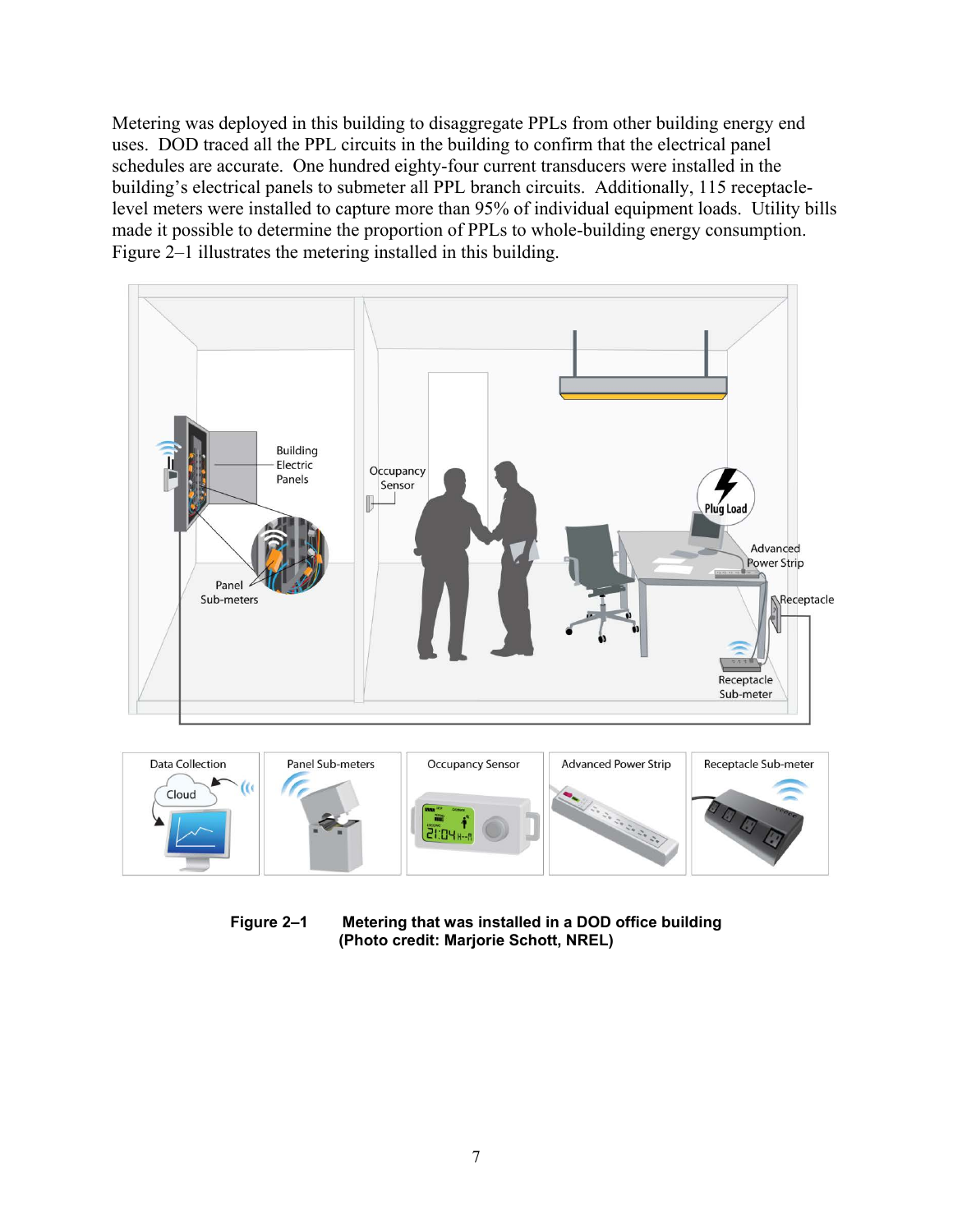#### <span id="page-13-0"></span>*2.3.2 U.S. General Services Administration-Occupied/ Hines-Managed Office Building*

This  $18,755-ft^2$  facility has approximately 60 occupants and contains a typical GSA office environment that is representative of the larger building stock. This typical office building is composed of several space types such as cubicles, offices, kitchens, print rooms, and hearing rooms. [Table 2–3](#page-11-2) describes the total number of space types throughout the building.

| <b>Space Type</b>            | <b>Total</b> |
|------------------------------|--------------|
| <b>Cubicles</b>              | 34           |
| <b>Offices</b>               | 29           |
| <b>Kitchens</b>              |              |
| <b>Open Areas (Hallways)</b> |              |
| <b>Print Rooms</b>           |              |
| <b>Hearing Rooms</b>         |              |

**Table 2–3 Total Space Types Present in U.S. GSA Office Building**

Metering was deployed in this building to disaggregate PPLs from other building energy end uses. Nine current transducers were installed in the building's electrical panels to submeter all PPL branch circuits (see Figure 2–2).



**Figure 2–2 Metering that was installed in a GSA-occupied office building (Photo credit: Marjorie Schott, NREL)**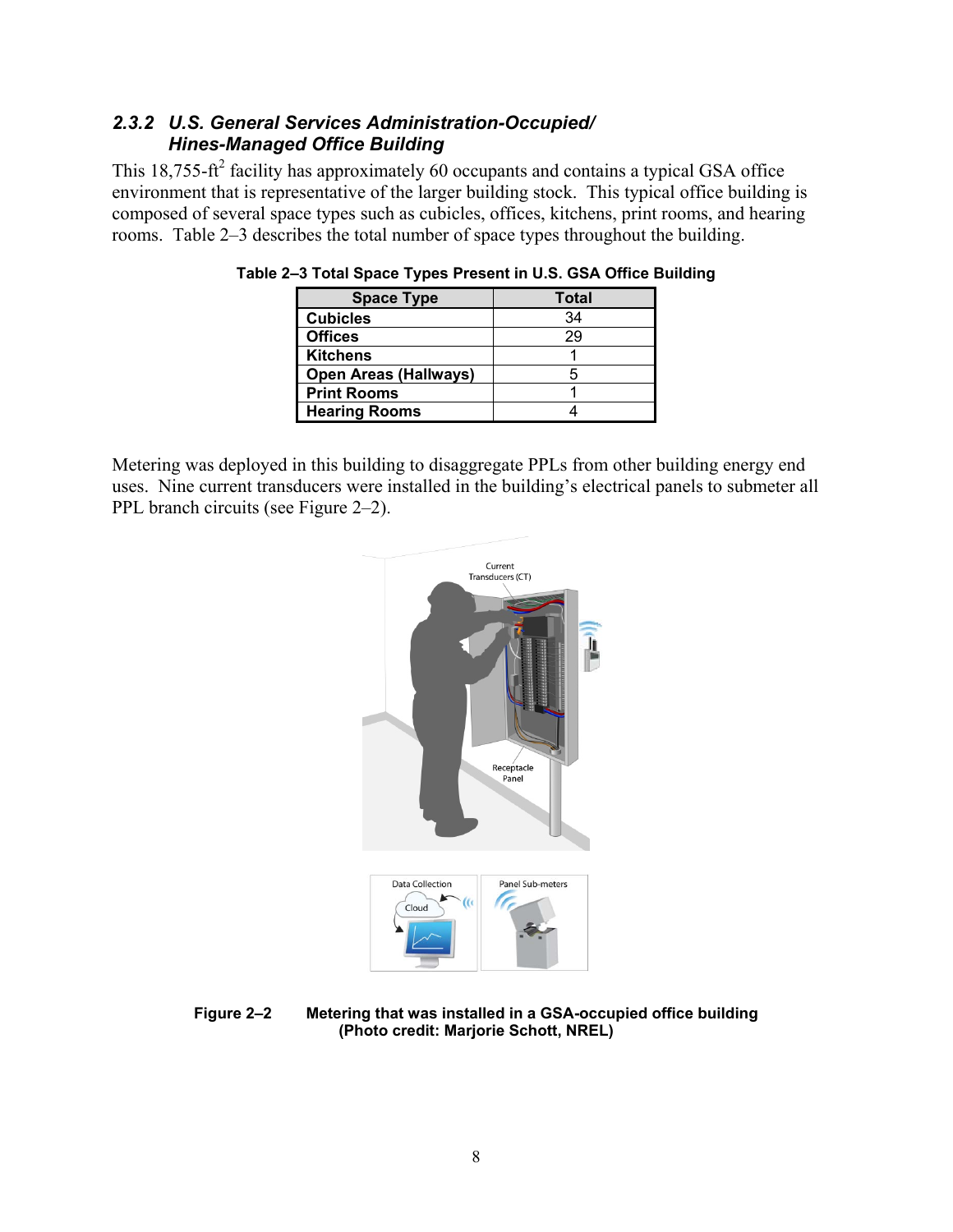#### <span id="page-14-0"></span>**2.4 Data V**a**lidation**

The datasets collected were analyzed using the data validation approach developed by Sheppy et al. (2013). The key elements of this approach are summarized below:

- If less than one hour of data were missing, simple, linear interpolation was used to fill in data.
- If more than one hour of data were missing, data from a typical hour during that same time of day or day of week were used to fill in the gap.
- Data that were out of bounds (including negative values) were replaced with valid data.
- Extreme meter spikes were flagged based on whether they were three standard deviations (or more) above or below the average value for that meter. Simple, linear interpolation was used to fill extreme meter spikes.

After the data were validated, meters were aggregated resulting in key building performance parameters, such as PPL energy use intensity  $(W/\text{ft}^2)$ .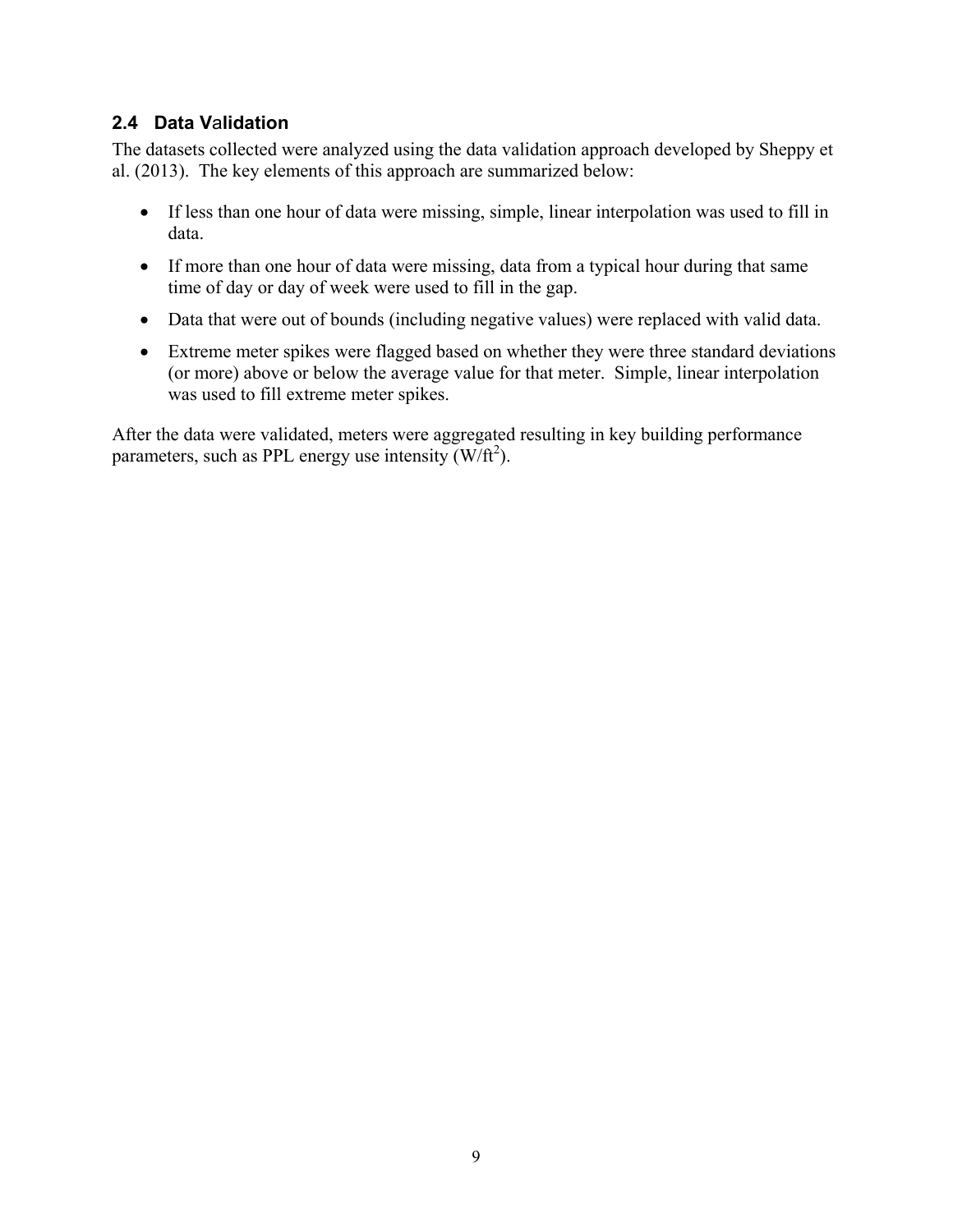### <span id="page-15-0"></span>**3.0 Findings**

Findings from this PPL capacity analysis are shown below in [Table 3-1.](#page-15-1) These data strongly suggest that actual PPL densities in leased buildings are substantially lower than are usually requested. Table 3-1 summarizes the measured average and measured peak PPL densities of four office buildings and seven higher education buildings. On average, the peak-divided-by-average PPL factor is 2.03 for office buildings and 2.30 for higher education buildings. This suggests that for most buildings, the peak density is less than 1 W/ $\hat{ft}^2$  and the maximum was 1.25 W/ $\hat{ft}^2$ . It also shows that the buildings that were metered in this study are not doing a good job of shutting down PPLs during unoccupied hours. This highlights the need for improved plug load controls in these buildings, such as advanced power strips.

<span id="page-15-1"></span>

| <b>Building Type</b>                                       |            | Average<br>$(W/ft^2)$ | Peak<br>$(W/ft^2)$ | <b>Total Area</b><br>$(f t^2)$ |
|------------------------------------------------------------|------------|-----------------------|--------------------|--------------------------------|
| <b>Office -Single Government Tenant</b>                    |            | 0.24                  | 0.52               | 18,818                         |
| <b>Office - Single Government Tenant</b>                   |            | 0.16                  | 0.55               | 138,000                        |
| Office - Single Government Tenant w/<br><b>Data Center</b> |            | 0.34                  | 0.51               | 18.755                         |
| <b>Office - Single Government Tenant w/</b>                |            | 0.77                  | 1.25               |                                |
| <b>Data Center</b><br>- Data center only                   |            | 0.57                  | 0.82               | 220,000                        |
| <b>Higher Education - Classrooms,</b>                      | Bldg. 1    | 0.23                  | 0.41               | 115,110                        |
| <b>Meeting Areas, and Faculty Offices</b>                  | Bldg. 2    | 0.30                  | 0.64               | 49.360                         |
|                                                            | Bldg. 3    | 0.16                  | 0.42               | 83,130                         |
|                                                            | Bldg. 4    | 0.40                  | 1.08               | 26,326                         |
|                                                            | Bldgs. 5-7 | 0.28                  | 0.63               | 113,584                        |

**Table 3-1 Measured Average and Measured Peak PPL Energy Use**

[Table 3-2](#page-16-0) summarizes the measured average PPL densities of the 10 office buildings from SmarteBuilding. If we apply the peak-divided-by-average factor (2.03) from above, we can estimate that these 10 office buildings have peak PPLs power requirements from 0.39 W/ $\text{ft}^2$  to 2.4 W/ft<sup>2</sup>, which is well below the 5 to 10 W/ft<sup>2</sup> that is typically requested in leases. Even the office building with laboratories is only 4.6 W/ $\text{ft}^2$ .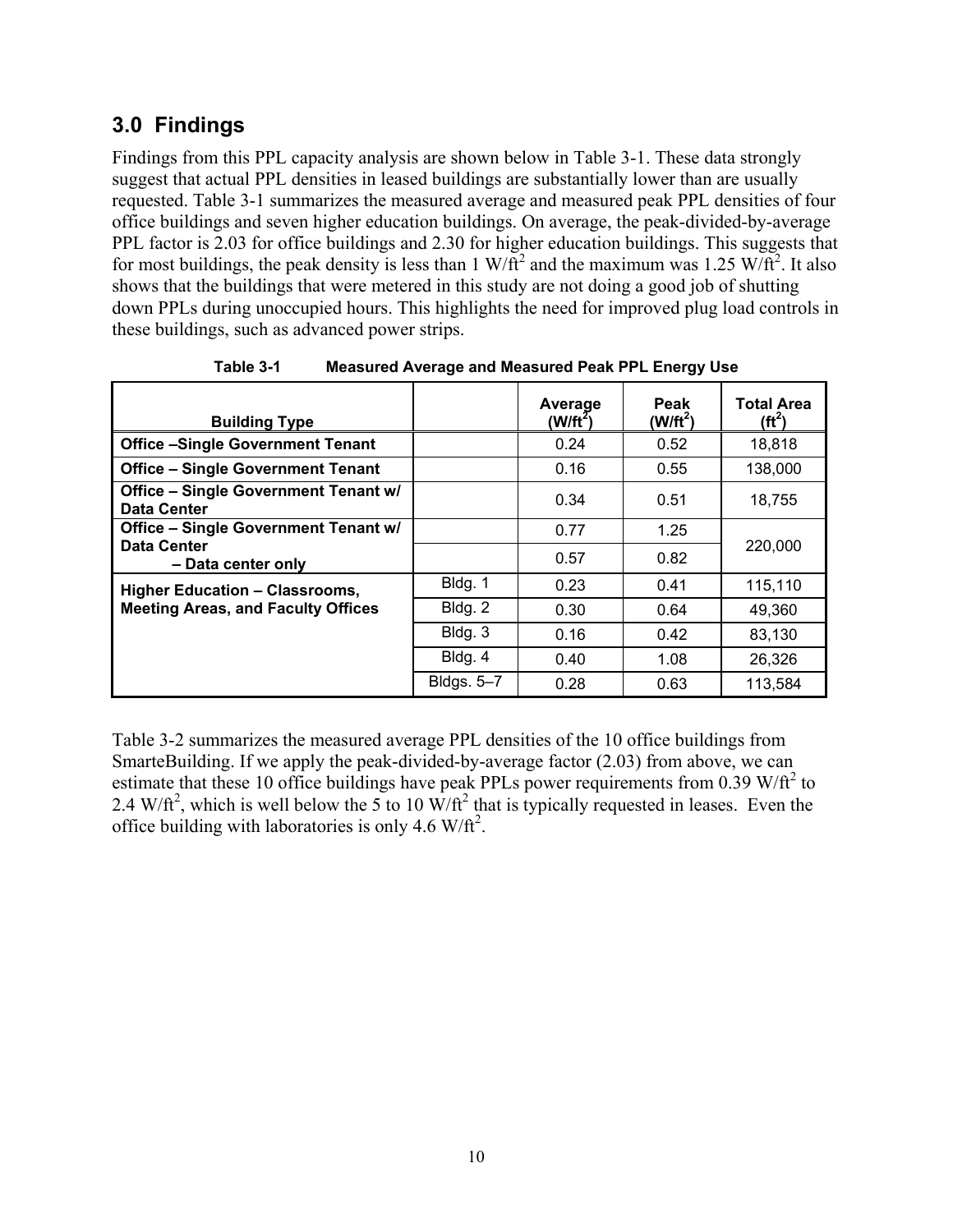<span id="page-16-0"></span>

| <b>Building Type</b>                                       | Average<br>$(W/ft^2)$ | <b>Total Area</b><br>$(f t^2)$ |
|------------------------------------------------------------|-----------------------|--------------------------------|
| Office - Multitenant w/ Data Center                        | 1.17                  | 50,725                         |
| Office - Multitenant w/ Data Center                        | 0.19                  | 365,000                        |
| Office – Multitenant w/ Data Center                        | 0.37                  | 191,799                        |
| <b>Office - Multitenant</b>                                | 0.49                  | 173,302                        |
| <b>Office – Municipal</b>                                  | 0.40                  | 172,000                        |
| Office - Single Tenant w/ Warehouse                        | 0.19                  | 94.621                         |
| Office - Single Corporate Tenant w/ Data<br><b>Center</b>  | 0.58                  | 97,500                         |
| Office - Single Corporate Tenant w/ Data<br><b>Center</b>  | 0.36                  | 195,721                        |
| Office - Single Corporate Tenant w/ Kitchen                | 0.64                  | 91,980                         |
| <b>Office - Single Corporate Tenant w/</b><br>Laboratories | 2.27                  | 222.616                        |

#### **Table 3-2 Measured Average Annual PPL Energy Use Intensity**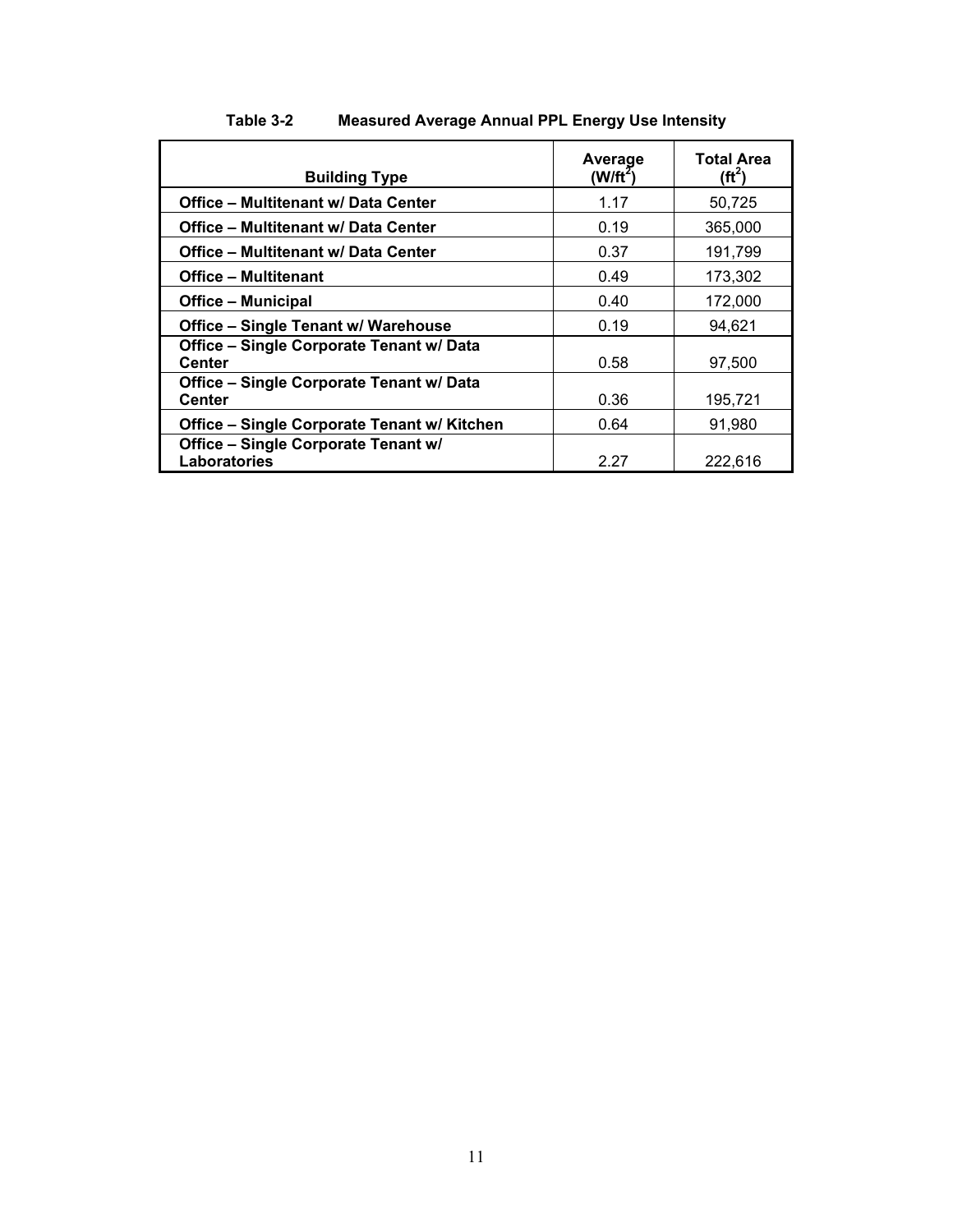### <span id="page-17-0"></span>**4.0 Conclusions**

Through our measurement and analysis of actual PPL densities over a range of commercial building types, we have documented significantly lower (by a factor of 5 to 10) peak PPL densities than what is typically requested, negotiated, or required in leases. On average, the peak PPL energy use intensities for offices (without laboratories or data centers) is  $0.50 \text{ W/ft}^2$ , and  $0.64$  W/ $\text{ft}^2$  for higher education buildings; the peak PPL energy use intensity for offices with data centers is  $0.88 \text{ W/f}^2$ . On average, the average PPL energy use intensity for offices (without laboratories or data centers) is around 0.28 W/ft<sup>2</sup>, and 0.27 W/ft<sup>2</sup> for higher education buildings. Offices with data centers or laboratories do exhibit higher average PPL energy use intensities.

With this evidence in hand, building owners, leasing brokers, and energy managers can work toward setting realistic PPL power capacities that are commensurate with actual use. This should lead to the right-sizing of HVAC and electrical systems. Case studies of two buildings have shown that right-sizing HVAC system components led to an average 14% reduction in upfront capital costs and a 3%–4% reduction in energy costs.

During construction or in deep retrofits, it is advisable to design flexibility into HVAC and electrical systems, allowing for unknown future tenants. For example, rather than oversizing the entire system, HVAC distribution pipework and main ductwork can be generously sized to provide an engineer with options for future expansion.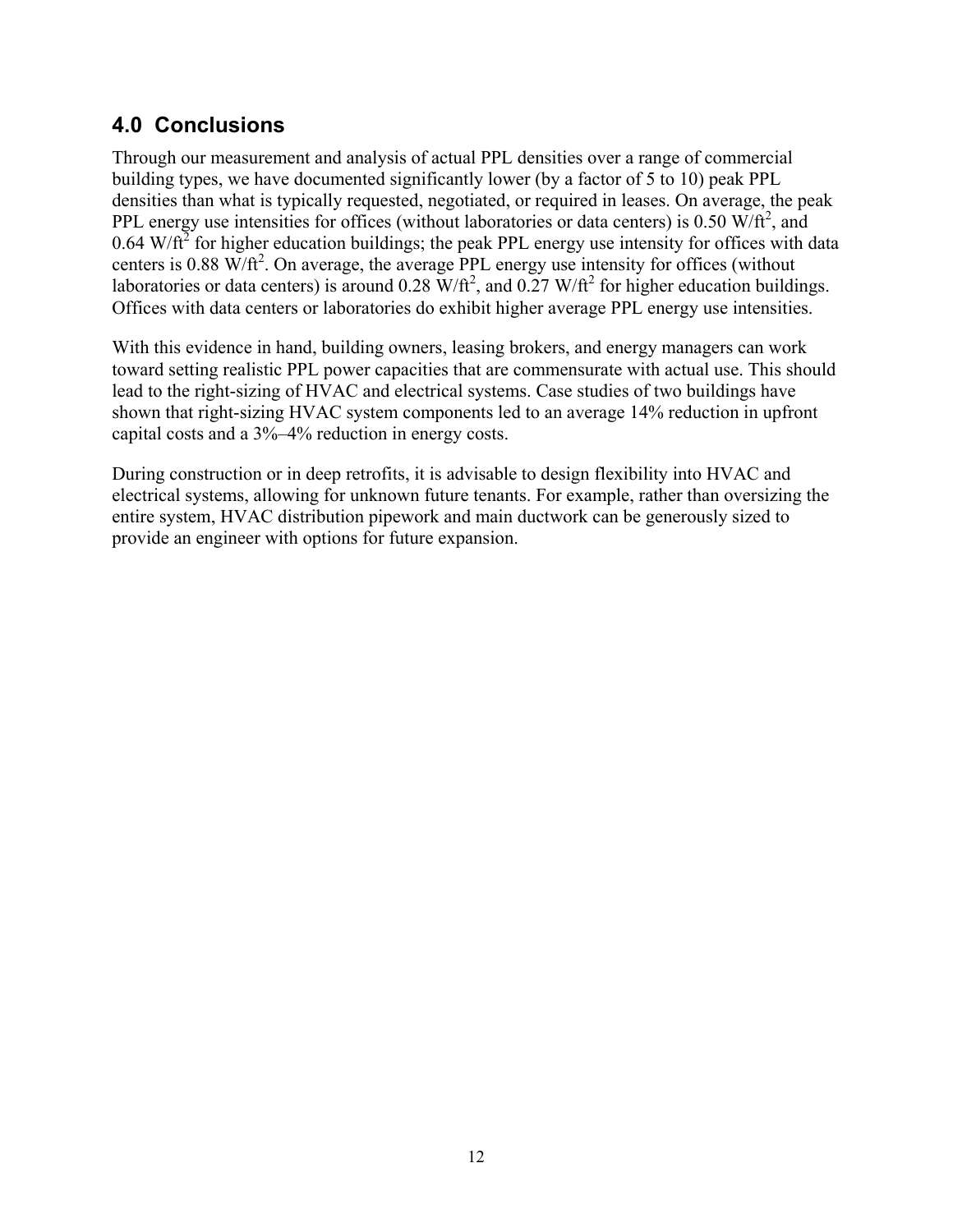### <span id="page-18-0"></span>**References**

ASHRAE. 2005. *2005 ASHRAE Handbook-Fundamentals*, Chapter 18.

ASHRAE. (2009). *2009 ASHRAE Handbook-Fundamentals*, Chapter 18.

CBEA (Commercial Buildings Energy Alliance). (2012). CBEA Efficiency Forum Report. Accessed September 20, 2013: [http://www1.eere.energy.gov/buildings/alliances/pdfs/cbea\\_efficiency\\_forum\\_report.pdf](http://www1.eere.energy.gov/buildings/alliances/pdfs/cbea_efficiency_forum_report.pdf)

Commercial Buildings Energy Consumption Survey. (2003). Table A2: Energy consumption by sector and source. Accessed September 20, 2013: [http://www.eia.gov/forecasts/aeo/pdf/tbla2.pdf.](http://www.eia.gov/forecasts/aeo/pdf/tbla2.pdf)

Empire State Building LLC. (2013). Sustainability and Energy Efficiency at the Empire State Building. Accessed September 20, 2013: [www.esbnyc.com/sustainability\\_energy\\_efficiency.asp#4.](http://www.esbnyc.com/sustainability_energy_efficiency.asp#4)

GSA. Standard Lease. GSA Form L201C. Section 3.35: Electrical. Accessed September 10, 2013: [www.gsa.gov/graphics/pbs/Standard\\_Lease\\_L201C\\_6-1-12\\_final\\_508c.pdf.](http://www.gsa.gov/graphics/pbs/Standard_Lease_L201C_6-1-12_final_508c.pdf)

GSA Public Buildings Service. (2011). Memorandum for Regional Commissioners, PBS Regional Realty Services Officers. Subject: Update of Sustainability Lease Provisions and Revised Toilet Room Fixture Schedule. Accessed September 10, 2013: [www.gsa.gov/graphics/pbs/LAC-2011-13\\_Sustainability\\_Update\\_final\\_9-30-11\\_508c.pdf.](http://www.gsa.gov/graphics/pbs/LAC-2011-13_Sustainability_Update_final_9-30-11_508c.pdf)

Haun, R. (2013). Telephone Interview. GHT Limited Consulting Engineers. Interview date: January 9, 2013.

Metzger, I.; Kandt, A.; VanGeet, O. (2011). *Plug Load Behavioral Change Demonstration Project*. NREL/TP-7A40-52248. Accessed December 11, 2012: [www.nrel.gov/docs/fy11osti/52248.pdf.](http://www.nrel.gov/docs/fy11osti/52248.pdf)

NRDC. (2011). Integrated Building and Tenant Space Case Study: Skanska and the Empire State Building. Accessed December 11, 2012: [http://www.nrdc.org/business/casestudies/files/skanskacasestudy.pdf.](http://www.nrdc.org/business/casestudies/files/skanskacasestudy.pdf)

Pentland, W. (2011). "GSA Goes Deep Green With Next-Gen Green Leasing Standards." *Forbes Magazine*. Accessed September 10, 2013: [www.forbes.com/sites/williampentland/](http://www.forbes.com/sites/williampentland/%202011/11/07/gsa-goes-deep-green-with-next-gen-green-leasing-standards/) [2011/11/07/gsa-goes-deep-green-with-next-gen-green-leasing-standards/.](http://www.forbes.com/sites/williampentland/%202011/11/07/gsa-goes-deep-green-with-next-gen-green-leasing-standards/)

Sheppy, M.; Beach, A.; Pless, S. (2013). *Metering Best Practices Applied in the National Renewable Energy Laboratory's Research Support Facility: A Primer to the 2011 Measured and Modeled Energy Consumption Datasets*. Golden, CO: National Renewable Energy Laboratory. NREL/TP-5500-57785.

Srinivasan, R.S.; Lakshmanan, J.; Srivastav, D.; Santosa, E. (2011). "Benchmarking Plug-Load Densities for K-12 Schools." Proceedings of Building Simulation 2011, 12th Conference of International Building Performance Simulation Association, November 2011, pp. 2746–2752.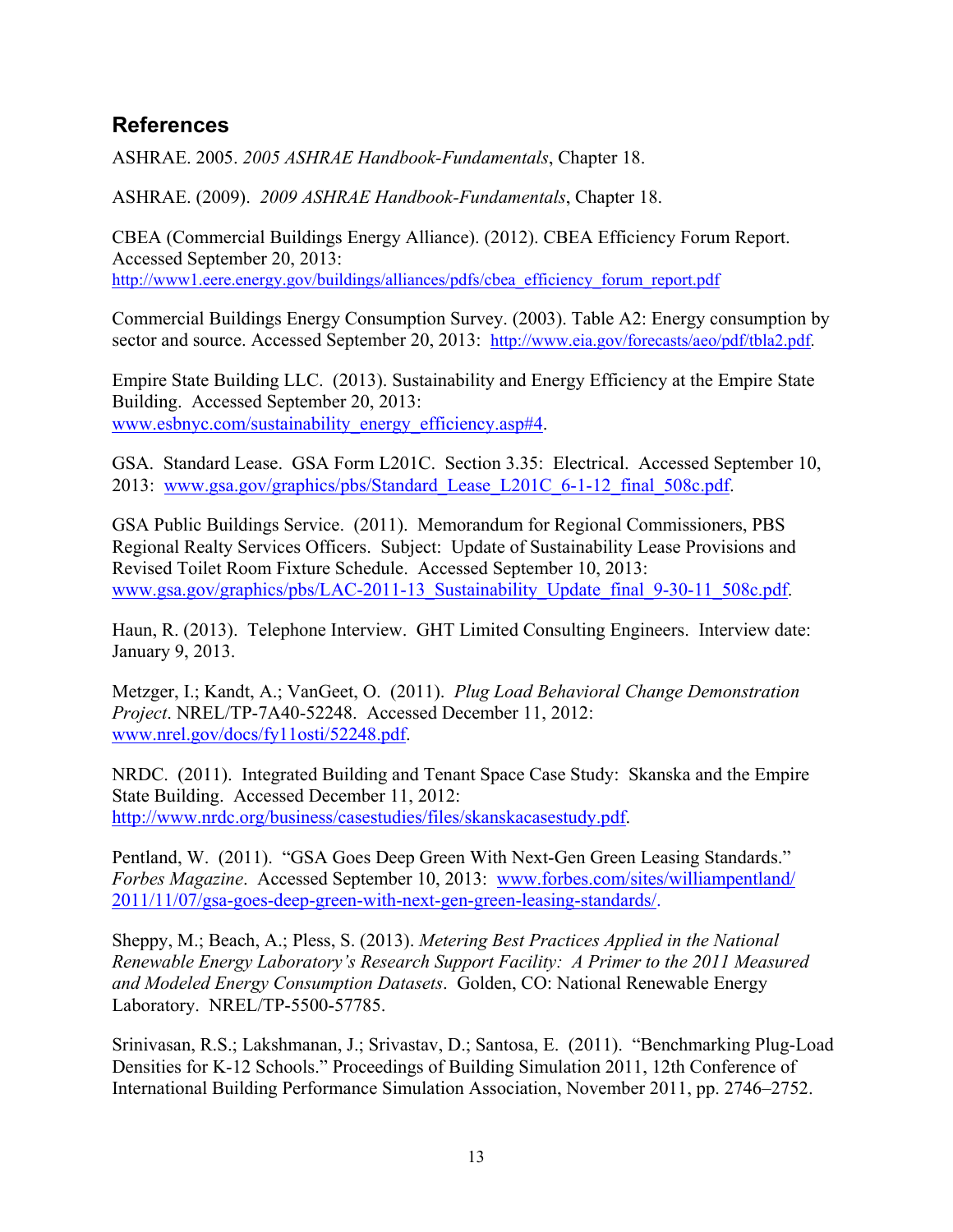Thomas, P.C.; Moller, S. (2007). HVAC System Size: Getting It Right—Right-Sizing HVAC Systems in Commercial Systems, 2007, Cooperative Research Centre for Construction Innovation, p. 11.

Ulrich, C. (2013). Telephone Interview. Hines. Interview date: Januaray 9, 2013.

Wilkins, C.K.; Hosni, M.H. (2011). "Plug Loads Design Factors." *ASHRAE Journal* May, pp. 30–34.

Wilkins, C.K.; McGaffin, N. (1994). "Measuring Computer Equipment Loads in Office Buildings. *ASHRAE Journal* 36(8):21–24.